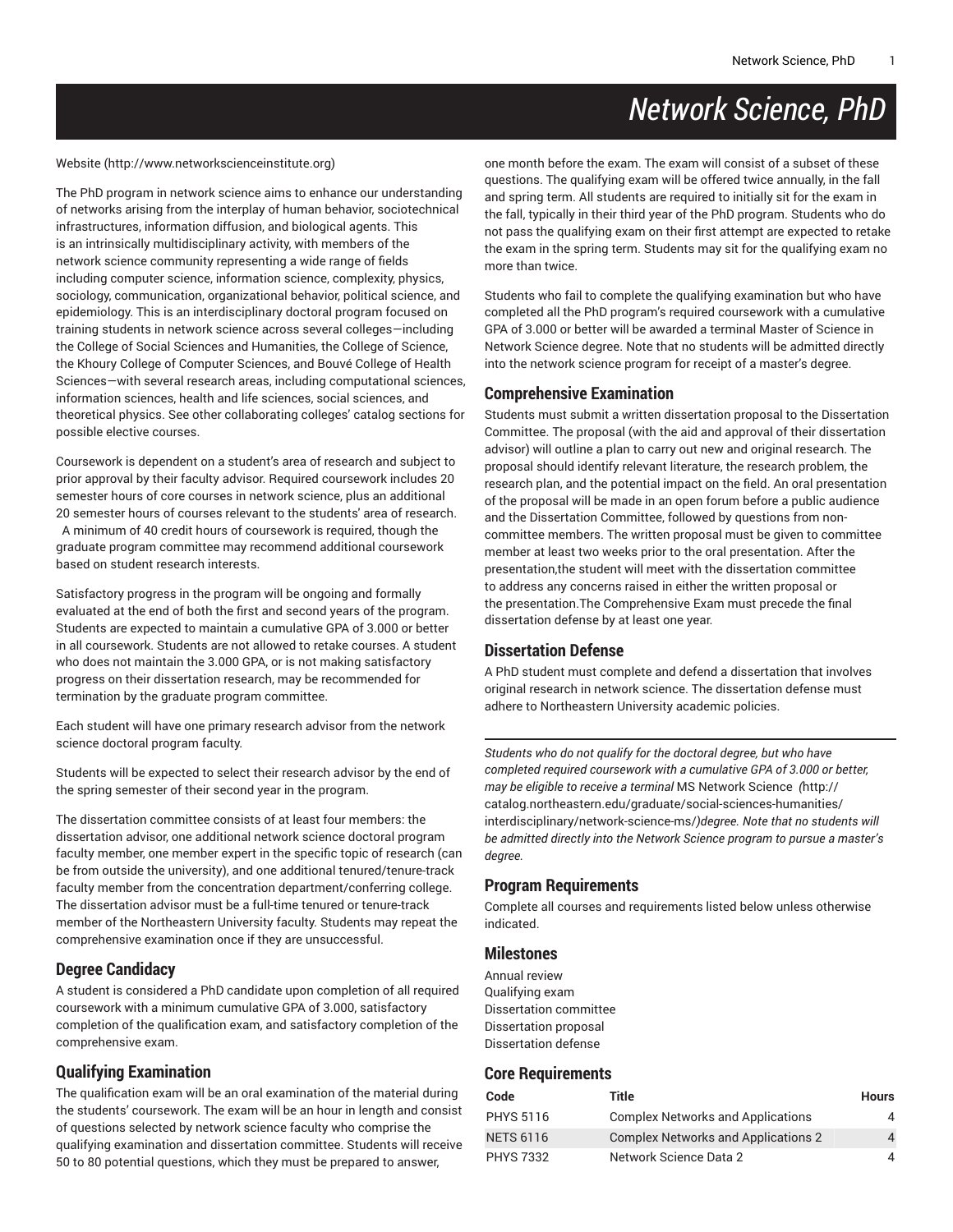| or NETS 7332     | Machine Learning with Graphs          |   |
|------------------|---------------------------------------|---|
| <b>POLS 7334</b> | Social Networks (NETS)                |   |
| <b>PHYS 7335</b> | <b>Dynamical Processes in Complex</b> | 4 |
|                  | <b>Networks</b>                       |   |

## **Specializations**

Choose one of the following specializations or 20 semester hours of elective coursework from the electives course list:

- Computer Science (p.  $)$
- Social Science (p.  $\qquad$  )
- [Epidemiology \(p. 2](#page-1-0))
- [Physics/Theory](#page-1-1) [\(p. 2](#page-1-1))
- [Math \(p. 2\)](#page-1-2)
- Coursework (p. )

#### **COMPUTER SCIENCE**

| Code                                                    | Title                  | <b>Hours</b> |
|---------------------------------------------------------|------------------------|--------------|
| CS 5800                                                 | Algorithms             |              |
| CS 6140                                                 | Machine Learning       |              |
| or CS 6220                                              | Data Mining Techniques |              |
| Complete 12 semester hours of elective courses from the |                        |              |

Complete 12 semester hours of elective courses from the elective list below. Students who wish to take courses outside of the electives list below must do so in consultation with their adviser.

#### **SOCIAL SCIENCE**

| Code             | Title                                                                                                                                                                                    | Hours          |
|------------------|------------------------------------------------------------------------------------------------------------------------------------------------------------------------------------------|----------------|
| <b>NETS 7350</b> | <b>Bayesian and Network Statistics</b>                                                                                                                                                   | 4              |
| <b>NETS 7360</b> | <b>Research Design for Social Networks</b>                                                                                                                                               | $\overline{4}$ |
| their adviser.   | Complete 12 semester hours of elective courses from the<br>elective list below. Students who wish to take courses outside<br>of the electives list below must do so in consultation with | 12             |

#### <span id="page-1-0"></span>**EPIDEMIOLOGY**

| Code             | Title                                                                                                                                                                                    | <b>Hours</b> |
|------------------|------------------------------------------------------------------------------------------------------------------------------------------------------------------------------------------|--------------|
| <b>PHTH 5202</b> | Introduction to Epidemiology                                                                                                                                                             | 3            |
| <b>PHTH 6202</b> | Intermediate Epidemiology                                                                                                                                                                | 3            |
| their adviser.   | Complete 14 semester hours of elective courses from the<br>elective list below. Students who wish to take courses outside<br>of the electives list below must do so in consultation with | 14           |

#### <span id="page-1-1"></span>**PHYSICS/THEORY**

| Code             | Title                                                    | <b>Hours</b> |
|------------------|----------------------------------------------------------|--------------|
| <b>MATH 7233</b> | <b>Graph Theory</b>                                      | 4            |
| <b>PHYS 7337</b> | <b>Statistical Physics of Complex</b><br><b>Networks</b> | 4            |
|                  | Complete 12 semester hours of elective courses from the  | 12           |

Complete 12 semester hours of elective courses from the elective list below. Students who wish to take courses outside of the electives list below must do so in consultation with their adviser.

## <span id="page-1-2"></span>**MATH**

| Code             | Title               | <b>Hours</b> |
|------------------|---------------------|--------------|
| CS 5800          | Algorithms          |              |
| <b>MATH 7233</b> | <b>Graph Theory</b> | 4            |

Complete 12 semester hours of elective courses from the elective list below. Students who wish to take courses outside of the electives list below must do so in consultation with their adviser.

#### **COURSEWORK**

# **Code Title Hours**

20

Complete 20 semester hours of elective courses from the elective list below. Students who wish to take courses outside of the electives list below must do so in consultation with their adviser.

#### **ELECTIVES LIST**

Common electives include the following:

| Code             | Title                                                    | <b>Hours</b> |
|------------------|----------------------------------------------------------|--------------|
| CS 5800          | Algorithms                                               |              |
| CS 6120          | <b>Natural Language Processing</b>                       |              |
| CS 6140          | Machine Learning                                         |              |
| CS 6220          | <b>Data Mining Techniques</b>                            |              |
| CS 7180          | Special Topics in Artificial Intelligence                |              |
| <b>CS 7260</b>   | Visualization for Network Science                        |              |
| CS 7295          | Special Topics in Data Visualization                     |              |
| <b>NETS 7341</b> | <b>Network Economics</b>                                 |              |
| <b>NETS 7350</b> | <b>Bayesian and Network Statistics</b>                   |              |
| <b>NETS 7976</b> | Directed Study                                           |              |
| <b>NETS 7983</b> | <b>Topics</b>                                            |              |
| <b>MATH 7233</b> | <b>Graph Theory</b>                                      |              |
| <b>MATH 7243</b> | Machine Learning and Statistical<br>Learning Theory      |              |
| <b>PHYS 7305</b> | <b>Statistical Physics</b>                               |              |
| <b>PHYS 7321</b> | <b>Computational Physics</b>                             |              |
| <b>PHYS 7337</b> | <b>Statistical Physics of Complex</b><br><b>Networks</b> |              |

# **Dissertation**

| Code             | Title               | <b>Hours</b> |
|------------------|---------------------|--------------|
| NETS 9990        | Dissertation Term 1 |              |
| <b>NETS 9991</b> | Dissertation Term 2 |              |

# **Program Credit/GPA Requirements**

40 total semester hours required Minimum 3.000 GPA required

# **Plan of Study**

| Year 1                                                                             |              |                           |                |
|------------------------------------------------------------------------------------|--------------|---------------------------|----------------|
| Fall                                                                               | <b>Hours</b> | Spring                    | <b>Hours</b>   |
| <b>PHYS 5116</b>                                                                   |              | 4 PHYS 7332               | 4              |
| PHYS 7331 or INSH<br>5301 (If required,<br>may be substituted<br>with an elective) |              | 4 NETS 6116               | $\overline{4}$ |
|                                                                                    |              | <b>POLS 7334</b>          | 4              |
|                                                                                    | 8            |                           | 12             |
| Year <sub>2</sub>                                                                  |              |                           |                |
| Fall                                                                               | <b>Hours</b> | Spring                    | <b>Hours</b>   |
| <b>PHYS 7335</b>                                                                   |              | 4 Two Elective<br>Courses | 8              |

12